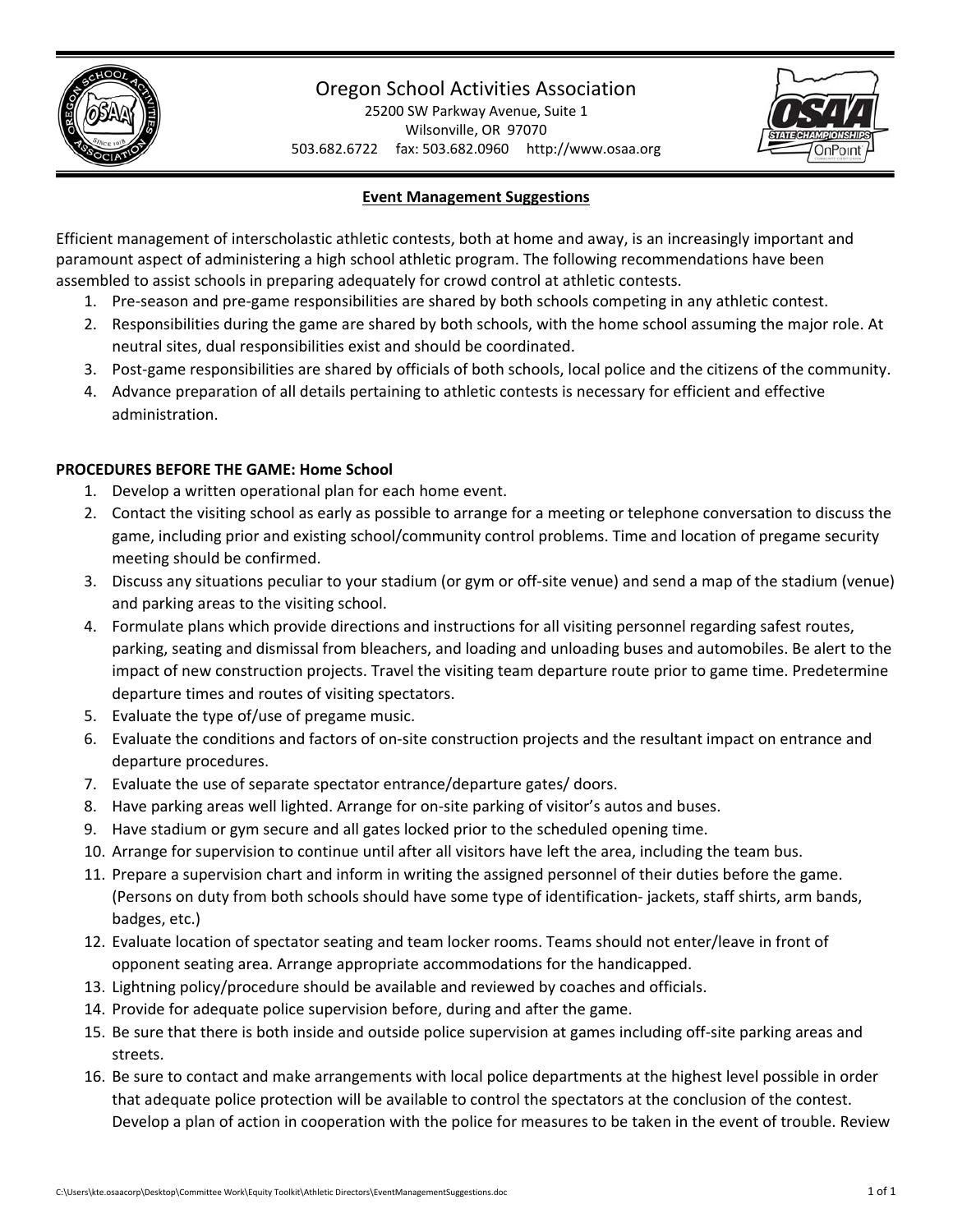prior and existing school/ community control problems, along with gang activity. Crises prevention should be part of the review.

- 17. Develop in consultation with police, emergency evacuation plans relating to activated fire alarms, bomb threats, security breaches, and acts of violence.
- 18. Arrange for diverting traffic away from the athletic field or gym so that spectators leaving the game can do so quickly.
- 19. Work with local police to provide "no parking" signs around the stadium or gym, blocking off streets if needed, arranging for one‐way traffic where necessary.
- 20. Give specific instructions to auxiliary police, ushers and faculty members hired by the school, concerning their responsibilities; designate someone to provide further instructions and direction to paid auxiliary police, ushers and faculty members at the game.
- 21. Develop a supervision chart for police coverage before, during and after the game. Police supervision of the on‐ site and off-site parking areas during the game should not be forgotten.
- 22. Stagger police scheduling, so that all police will not arrive and leave at the same time.
- 23. Suggest a suitable location to detain anyone arrested by the police until they can be taken away with the least amount of confusion.
- 24. All security personnel should be readily identifiable by the public. Prevention, not apprehension after trouble begins, should be emphasized.
- 25. Review the need for and the provision for metal detection equipment. All spectators should be screened ‐ not just visitors. If such equipment is to be used, inform administrators of visiting school prior to the day of the event and admission screening. (This includes the use of police bomb dogs.
- 26. Make use of video technology whenever possible. Make sure that video technology continues to be used until the game site is emptied of the athletes, spectators and parents and the site is secured by the host school.
- 27. Arrange for supervision to continue until all visitors have left the area, including the team bus.
- 28. Depending on local conditions, you may wish to advise ticket sellers to screen for troublemakers and group agitators. In some communities, it may be necessary to consider the advisability of not admitting elementary and junior high students unless accompanied by adults.
- 29. Instruct the operator of school designated recording equipment to keep the camera operational during any/all incidents of inappropriate behavior, including time outs.
- 30. Have all special seating areas roped off prior to opening the gates. Use school service club members (monogram club, student council, etc.) for ushers and monitors of student sections and make sure that these students are rehearsed in their duties.
- 31. Provide reserved seats for bands. The amount of time they will have for halftime activities should be known to them and should be strictly observed.
- 32. Seat students from opposing schools in separate sections. Seating for home and visiting spectators should be adequate. Spectators should remain on their side of the field or gymnasium throughout the contest. Do not oversell the facility.
- 33. Arrange for school staff to assist with supervision of general admission section
- 34. Check fire code for seating capacity and other recommendations.
- 35. Assign a school employee to meet the visiting team when they arrive and to direct them to their dressing quarters.
- 36. Provide security measures to protect visitors' clothing and valuables while the visitors are on the field or court. The playing field or court and the area immediately adjacent to it at all athletic contests shall be restricted to team members, coaches, managers, officials, and other parties necessary to the conduct of the game.
- 37. Faculty associates shall wear something distinctive so that they may easily be identified. Sufficient personnel shall be provided by the host school to enforce this regulation. The visiting school shall see that this rule is enforced in their area. Schools must bear a dual responsibility when playing at a neutral site.
- 38. Provide reserved parking for game officials and medical personnel.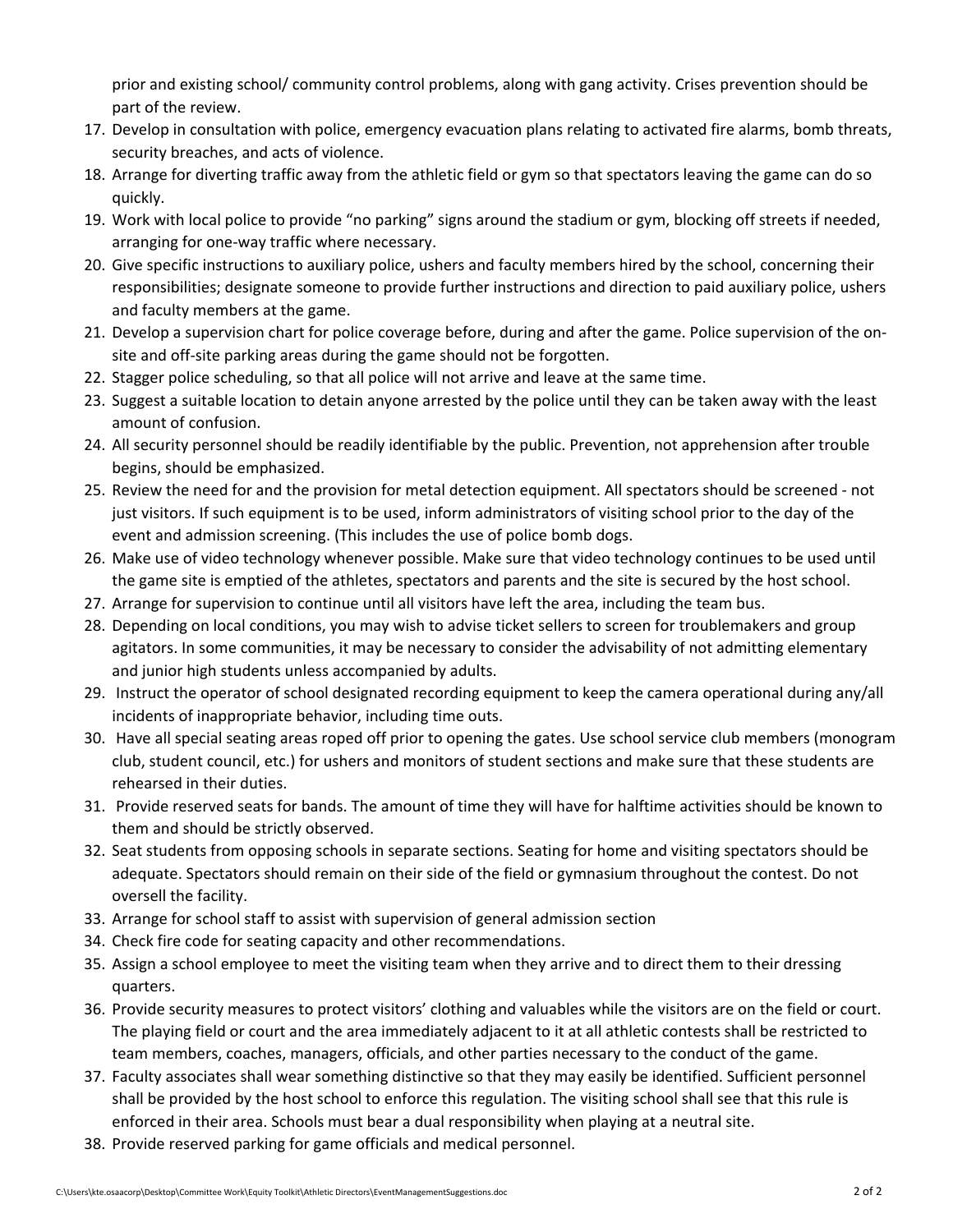- 39. Take care in the preparation, printing, and sale of athletic programs. All programs should have
- 40. correct names and jersey numbers of participants.
- 41. Statements concerning spectator behavior have proved effective. The following message has been adopted by the National Federation of State High School Athletic Associations and may be considered for inclusion in game programs and should be announced several times throughout the game during breaks for time-outs; quarters; halves, etc.
	- a. These are high school athletes who are performing here tonight. They are friendly rivals as members of opposing teams. They are not enemies. This basically, is the theme of interscholastic athletics ... the idea of friendly competition. The visiting team tonight, and in every interscholastic game, is a guest of the home team. They are expected to be so regarded and so treated. The officials are people who, by agreement between competing teams, are assigned to administer the rules of the game. Their experience and their integrity qualify them for their part in this friendly interscholastic contest. This attitude of sportsmanship should be reflected by all spectators, too, no matter what their personal feelings of loyalty may be to one or the other of the teams in tonight's contest.
- 42. Have properly trained adult scorers and timers for officials at games. The same assistants should be used the entire season.
- 43. The announcer is a key person and carries a great deal of responsibility. What is said and how it is said may have serious effects on crowd behavior.
	- a. The game should be reported without showing favoritism to teams or players.
	- b. Proper language should be used always.
	- c. Announcers can show enthusiasm without losing control.
	- d. Plays, should not be anticipated.
	- e. Only those in charge of the event should be permitted to use the microphone.
	- f. Under no circumstances should officials' decisions be criticized directly or indirectly.
- 44. Visiting Schools must provide security in the stands to ensure that the bleachers are not being damaged during the game. Failure to comply could result in punitive actions which could include the cost to repair and/or replace the damaged bleachers. The host school must inspect these areas as soon as the bleachers are cleared after the game and immediately report any damage to the visiting school supervisors.
- 45. For evening events, be alert to possible loss of power. Have in place: a. Knowledge of the location of emergency energy resources. b. Exit plan for teams and spectators. Review plan with coaches, security staff, police, and custodians. c. Ticket refund plan. d. Available working flashlights.

## **VISITING SCHOOLS**

- 1. Contact home school or neutral site manager to discuss game preparations and obtain information on:
	- a. safest route to and from stadium or gymnasium.
	- b. location of visitors' parking area.
	- c. visitors' entering and exit gates.
	- d. visitors' seating area.
	- e. prior and existing school/community control problems.
	- f. time and location of pregame security meeting.
	- g. facilities for the handicapped.
- 2. Consider transporting students by bus if there is inadequate parking at the stadium.
- 3. Student buses should have staff supervision.
- 4. Have adequate faculty and administrative supervision going to the game, at the game and after the game. Provide identification for school personnel. Establish an acknowledgment of attendance with home management.
- 5. Check on amount of time allotted for band or other halftime activities and adhere strictly to the time limit.

## **DUAL RESPONSIBILITIES**

1. Provide opportunities for cultural exchange between student bodies through assemblies.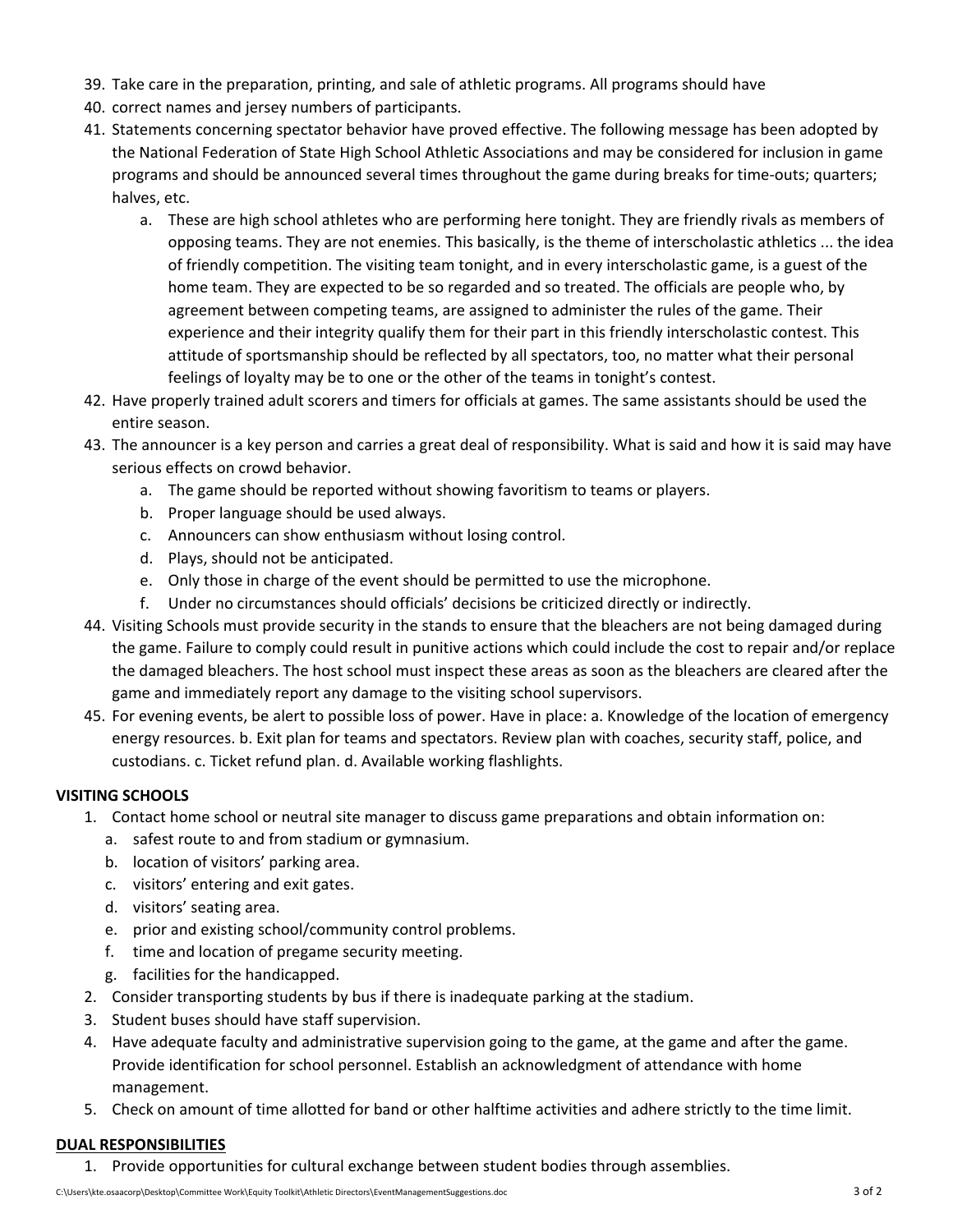- 2. Ask student councils to help by planning campaigns for spectator sportsmanship.
- 3. Plan assemblies to inform students about game rules or issue a book of rules and regulations so that everyone knows how to watch a game intelligently and knows what is expected of him. Utilize Physical Education classes to instruct these activities and extend the knowledge of the playing rules.
- 4. Any type of mascot shall be kept on the side of a school's rooting section.
- 5. Be alert to prior and existing community or cross-community and gang control problems.
	- a. Monitor and stop inappropriate chants and cheers.
- 6. Every effort should be made by both the host school and the visiting school supervisors to ensure that the student spectators are kept separated and do not go cross over into the designated home and visitor sections of the bleachers.

## **PLAYERS**

The less notice the player takes of the spectators and the more he concentrates on his part in the game, the more absorbed the crowd will be and the less likely to misbehave.

- 1. Players should refrain from showing surprise or irritation at a call of an official. The official's ruling‐ just or unjust-should be accepted with politeness.
- 2. "Playing to the crowd" can cause trouble-particularly in basketball where the player's facial expressions are clearly visible to the bench and stands. Players should not communicate with the spectators.
- 3. Unsportsmanlike gesturing or the harassing of individual opponents should be avoided.
- 4. Substitutes on the bench should not heckle the opposing team.
- 5. The relationship of players to each other before, during and after the game affects and helps establish crowd rapport.

## **SCHOOL REPORTERS**

- 1. Stories should be presented fairly and accurately.
- 2. Losses do not need to be explained or alibied.
- 3. Wins should not be over stressed.
- 4. School Reporters are encouraged to speak out for good sportsmanship.
- 5. Reporters should refrain from criticizing high school athletes in a school newspaper.

## **MEDIA**

- 1. Should contact site director (home athletic director) in advance to request accommodations.
- 2. Should not enter the surrounding playing area whereby they may interfere with the players, officials or coaching staff.
- 3. Should be directed not to conduct post‐game interviews in the playing area.

# **SPECTATORS**

Spectator sportsmanship may be encouraged in the following ways:

- 1. Student councils can develop codes of sportsmanship.
- 2. Cheerleaders and bands can help promote good sportsmanship.
- 3. Proper sportsmanship must be clearly defined by the administration.
- 4. Sportsmanship trophies can be given to encourage good conduct.
- 5. Pep boosters can promote better sportsmanship.
- 6. Handbooks on regulations dealing with crowd conduct are helpful.
- 7. Disorderly persons should be removed promptly.
- 8. Posters can be used to stress courtesy and sportsmanship.
- 9. Noisemakers (of any kind) must not be permitted.
- 10. Drunkenness must not be permitted.
- 11. Students should sit as a group. Students and adult spectators who have a general knowledge of game rules and of officials' techniques and signals seldom cause disturbances at athletic contests.